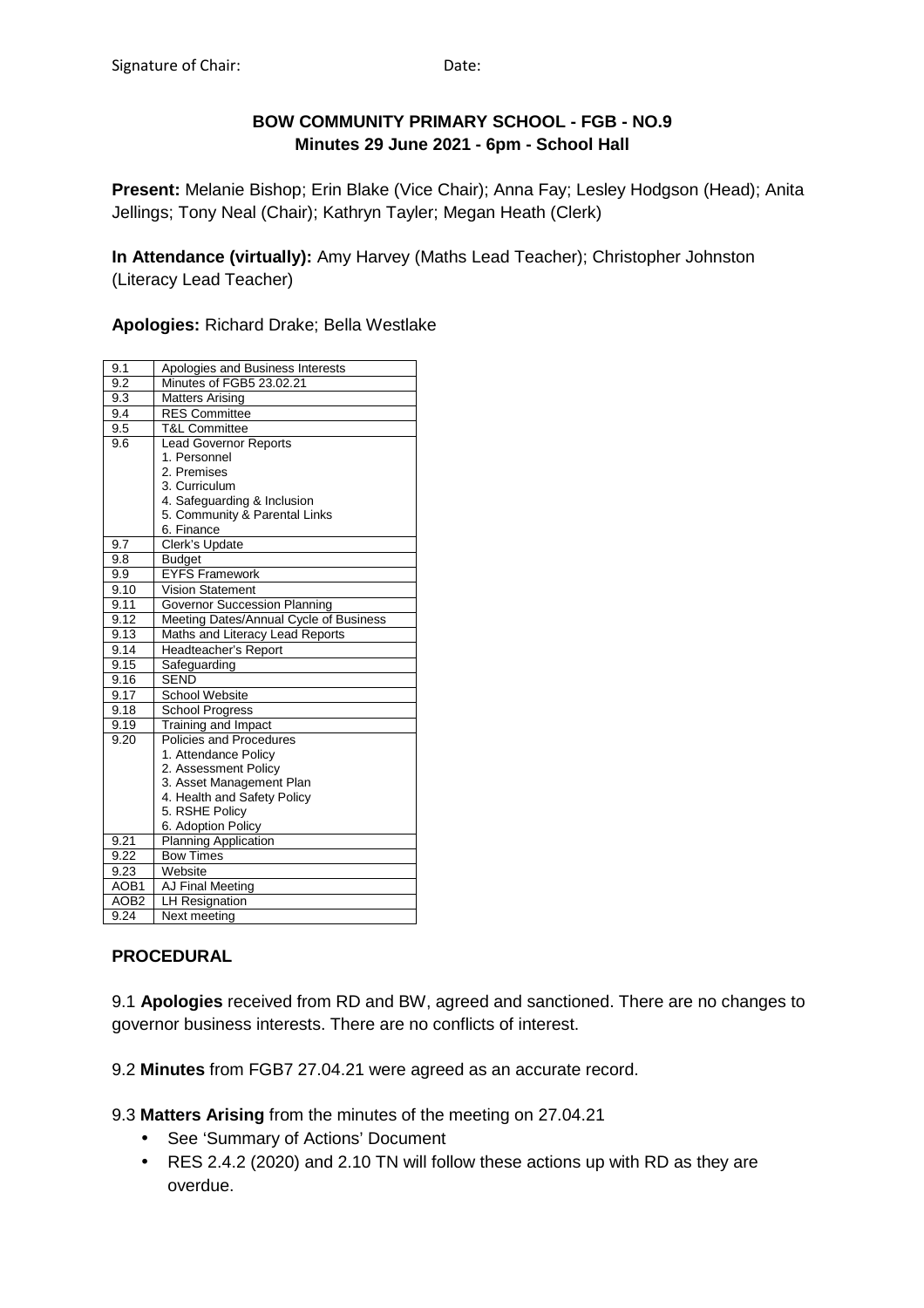• RES 3.8.2 Item now complete. 'NT' was a typo, it was actually referring to iTrent (payroll).

#### 9.4 **Resources Committee**

- The budget was reviewed. The carry forward is approximately £1000 greater than anticipated.
- The 2 governor vacancies have been registered online. Governors were asked to canvas parents for potential governors. All parents will be approached regarding the vacancies in September, to include the new intake.
- The asset management plan was reviewed.
- The disability equality impact assessment was performed.
- The health and safety audit has taken place and is expected to be signed off by the end of the year. This cannot be signed off until all 'red' items become 'green'.

# 9.5 **Teaching and Learning Committee**

- The catch-up interventions with Chrissie Rycroft continue to be successful.
- AH and CJ provided written reports. They are attending tonight to present updated reports.
- Issues with providing the intervention programmes and the solution to this was discussed.
- Thanks were sent to the SEND team at the school for their ongoing work.
- It was noted that curriculum learning walks need to commence.
- Governors were assured that more-able pupils are still challenged.
- Sports Day is to commence without parents.
- There have been no school visits or residentials.
- Pupils' behaviour is generally good but there is a lot of anxiety among pupils.
- SEND was discussed. The annual report is on the school website. There are no new EHCPs.
- It is hoped that the bubbles can be changed in September, so that there is a KS1 and a KS2 bubble. This will enable more events and activities to be possible. The DfE are making an announcement on 19<sup>th</sup> July with regards to COVID guidance in schools from September. Staff will not be testing over the summer, this will commence 3 days before the start of the autumn term.

# **ACTION: MH to check that the most recent Complaints Policy is on the school website.**

## 9.6 **Lead Governor Reports**

## 9.6.1 **Personnel - MB**

- MB has not yet met with LH.
- All items on the Personnel TOR have been completed this year.
- There are changes to staffing that are to be covered in the headteachers report.
- There is a new school wellbeing charter for staff to agree to. MB will look further into this.

## **ACTION: MB to look into the school wellbeing charter.**

## 9.6.2 **Premises - RD**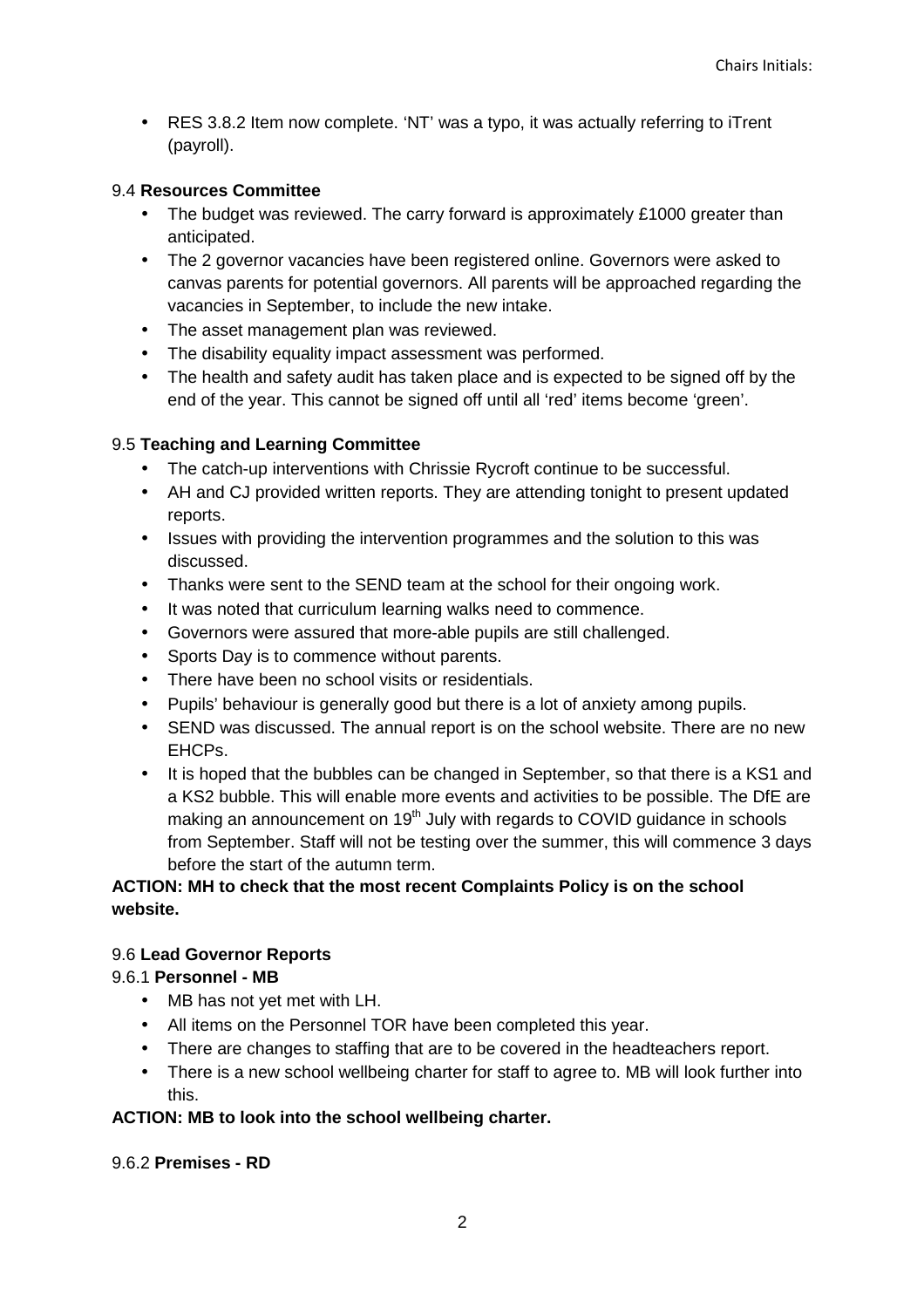- RD is absent.
	- o The Health and Safety Policy is out of date, and awaiting RD to look into. This creates a risk. It is a model policy from County. MB offered to look at this policy with RD.
- Governors asked when the best time to carry out the health and safety learning walk would be.
	- o LH explained how the autumn term would be best due to the groundworks and electrics being completed by then. The trees will need to be checked.
- Governors asked if fire drills, legionella checks and other drills/checks have been carried out.
	- o LH explained how there is now new asbestos paperwork. Any work that involves drilling into the external walls will need an Asbestos 1 form filling out.
	- $\circ$  There is a legionella inspection due next week. This is carried out every 4 years. The taps now need to be run over the school holidays, however this is very time consuming and difficult to do properly (due to push and hold taps). It has been decided to investigate getting a contactor to flush the system through before reopening in September.
	- o The fire risk assessment has been reviewed, although a walkthrough is required. This will be carried out with LH and RD in December.
	- o The lockdown practise has not been carried out due to maintaining bubbles. The procedure requires pupils to go into the nearest classroom, and this cannot be achieved without breaking bubbles. This also requires a full school assembly to introduce.
- Governors asked about what can be done about the lockdown training and how would children be kept safe.
	- o LH explained how it is hoped this can be carried out in September, if the bubbles are amended.
- Accident reporting is all uploaded to OSHENS and the H&S team at County review it daily. The logs need to be updated by school forwarding an update to them.

# 9.6.3 **Curriculum - AJ/BW**

- Governors asked if the curriculum lead teachers are still monitoring their subjects.
	- o LH explained how they are. An audit has been conducted on the curriculum leads to determine what is left to do over the next academic year, and to see if deep dive training is available.
- Governors asked if there are any national changes in curriculum anticipated soon.
	- o LH explained how none are expected. If there was to be a change of government then changes would be expected.

# **ACTION: TN to check BW training status.**

# 9.6.4 **Safeguarding & Inclusion - KT**

- KT is to attend the school on  $8<sup>th</sup>$  July for a SEND and safeguarding learning walk. A report will be circulated afterwards.
- CPOMS logs have been signed. These show an increase in anxiety.
- All governors were recommended to read the checklist for the safeguarding governor in the Governance Today magazine, written by Jonathan Galling.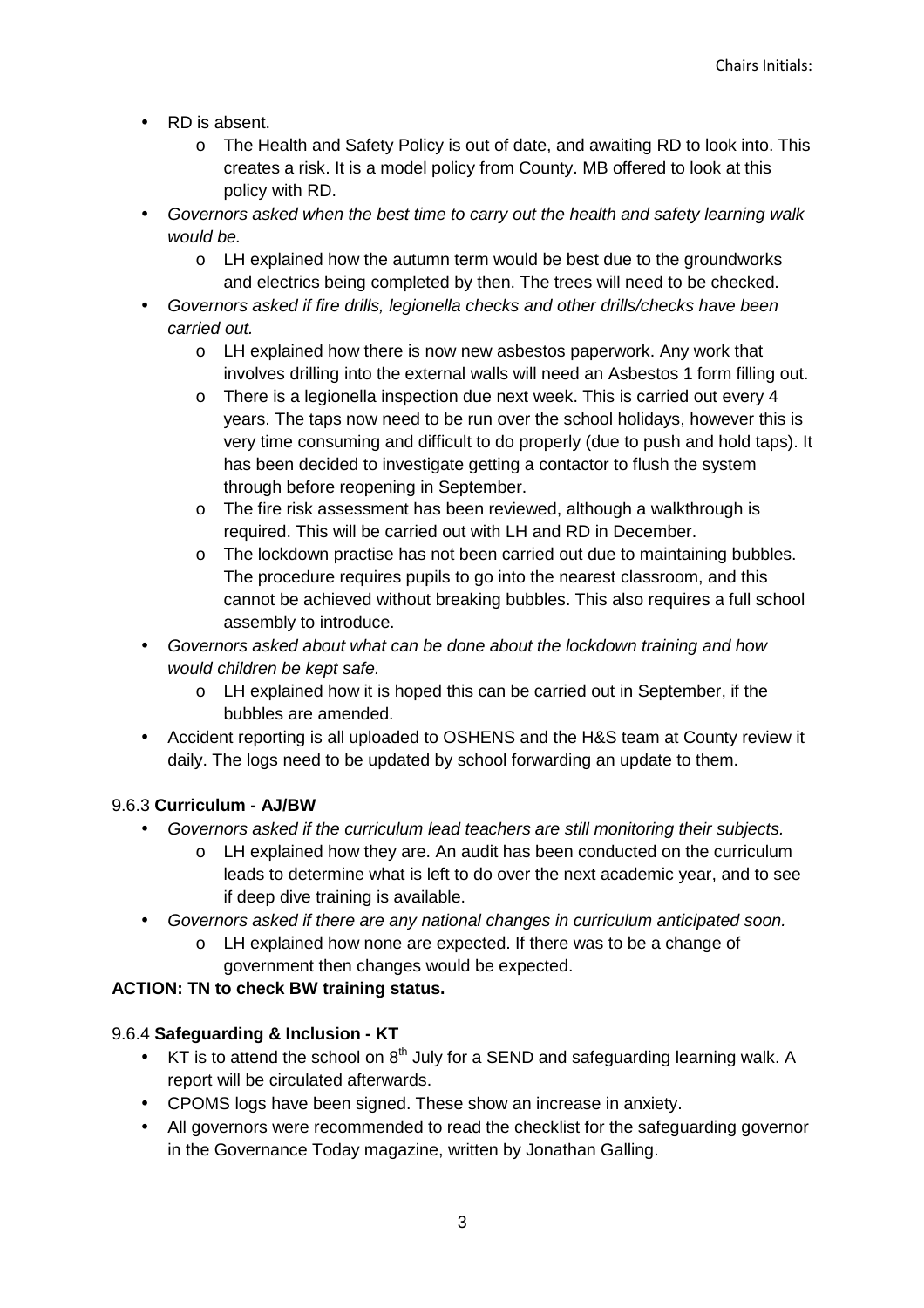- There is a new SEND service to be launched in Autumn 2022. This should improve the way families are supported. It will enable them to see what is available and how cases are dealt with in school.
	- o Governors stated their contempt at the suggestion that schools are not delivering as they should. Any issues are due to lack of budget.

# 9.6.5 **Community & Parental Links - EB**

• The planning application (item 9.21) is the only issue to report.

# 9.6.6 **Finance - TN**

• Covered under item 9.8.

# 9.7 **Clerk's Update**

- The clerk's appraisal was carried out before this meeting. It generally went well. There is an issue with hours which is currently being addressed.
- Governors were reminded that there is a lot of training evidence and evaluation missing. MH will be contacting governors directly.
- The Development for Clerks course is ongoing. MH is behind on the school based project but will be able to catch up soon.
- From September, MH will start putting meeting documents in the back room of the website. Governors agreed that this will make them easier to access and it will save MH time.
- MB thanked MH for her work on the policies.

# **STRATEGIC PLANNING**

## 9.8 **Budget**

- See budget documents.
- Governors asked what the spend on the capital budget was used for.
	- o LH explained that is was for the doors and associated works.
	- o Governors asked what the rest of the capital was being used for.
		- LH explained that is was going towards to groundworks.
- Governors asked if any of the £2000 overspend on TAs would be returned via relevant funding.
	- o LH explained how it has been offset from SEND funding.
- Governors asked how there is an accrual under school residentials when no residentials have happened.
	- o LH explained how this is currently under investigation.
- Governors asked about the cleaning costs.
	- o LH explained how they are still doing an order a month due to extra materials for COVID cleaning procedures.
- Governors asked if the kitchen air-conditioning unit could have been taken out of the capital budget.
	- o LH explained how the capital budget has already been allocated to the groundworks.

## 9.9 **EYFS Framework**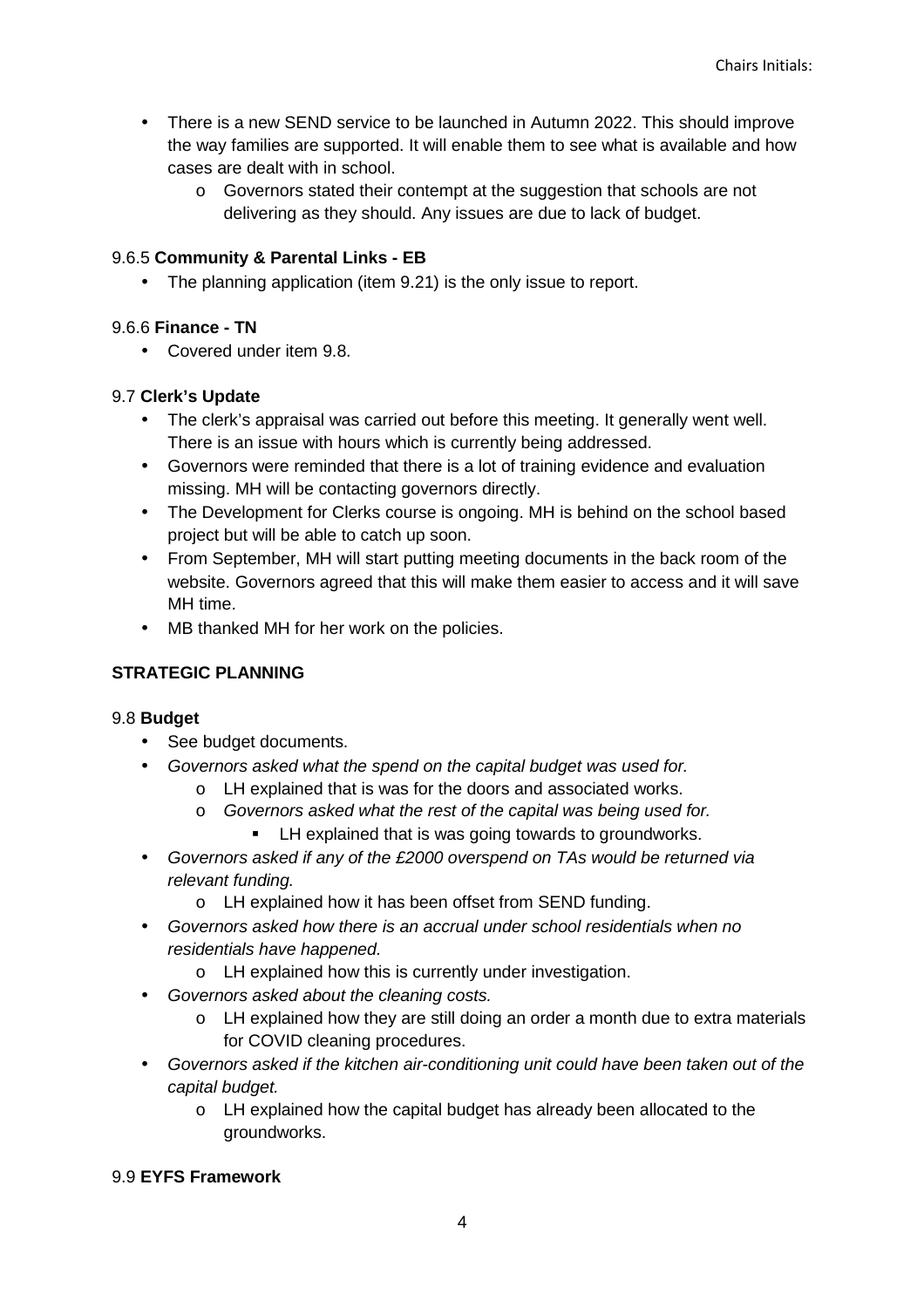- The EYFS staff have completed training for the change.
- Both Babcock and Twinkl have provided support for the changes.
- It is expected that County will provide an audit service that we can pay into.

# 9.10 **Vision Statement**

- There are no changes to the vision statement this year. The vision statement drives the SDP.
- The focus on this past year has been about COVID and catch-up.
- The vision statement has been upheld within school over the past year.
- Governors suggested that the statement could include 'being safe'.
- Children, staff and parents could be approached to say how we know the statement is having an impact.
- The 'learn, share, enjoy' stickers had to be paused due to COVID restrictions but it is hoped these can resume soon.

# 9.11 **Governor Succession Planning**

- A document was circulated to all governors.
- All governors were asked to consider chairing a sub-committee. TN currently chairs Resources, however this is deemed bad practice as he is FGB chair.
- Governors have noted issues with the committee meetings being too far apart.
- It was noted that someone will have to take on EBs role of assistant SEND governor if she becomes chair of governors. This will be eased with governor recruitment.

# 9.12 **Meeting Dates/Annual Cycle of Business**

- Documents circulated prior to meeting.
- Governors asked if the preparation for the parent and pupils questionnaires should be moved to T&L1 (from T&L2).
	- o LH agreed.

## **ACTION: MH to move questionnaire preparation to T&L1.**

# **STATUTORY REPORTING AND ACCOUNTABILITY**

AH and CJ joined the meeting via ZOOM.

## 9.13 **Maths and Literacy Lead Teacher Reports**

- Literacy CJ
	- o CJ talked through the report circulated prior to meeting.
	- o 6 months of schooling have been lost during closures.
	- o Pupils were only expected to achieve one point of progress.
	- o Many pupils made 5-6 points of progress in reading.
	- o The test papers used were from 2018. These results do not get sent anywhere.
	- o Pupil Premium pupils are less likely to have solid home support.
	- o Chrissy Rycroft will be delivering her catch-up programme until at least Christmas, funding permitting.
	- o There is a high proportion of SEND pupils in year 4, many of whom cannot achieve ARE.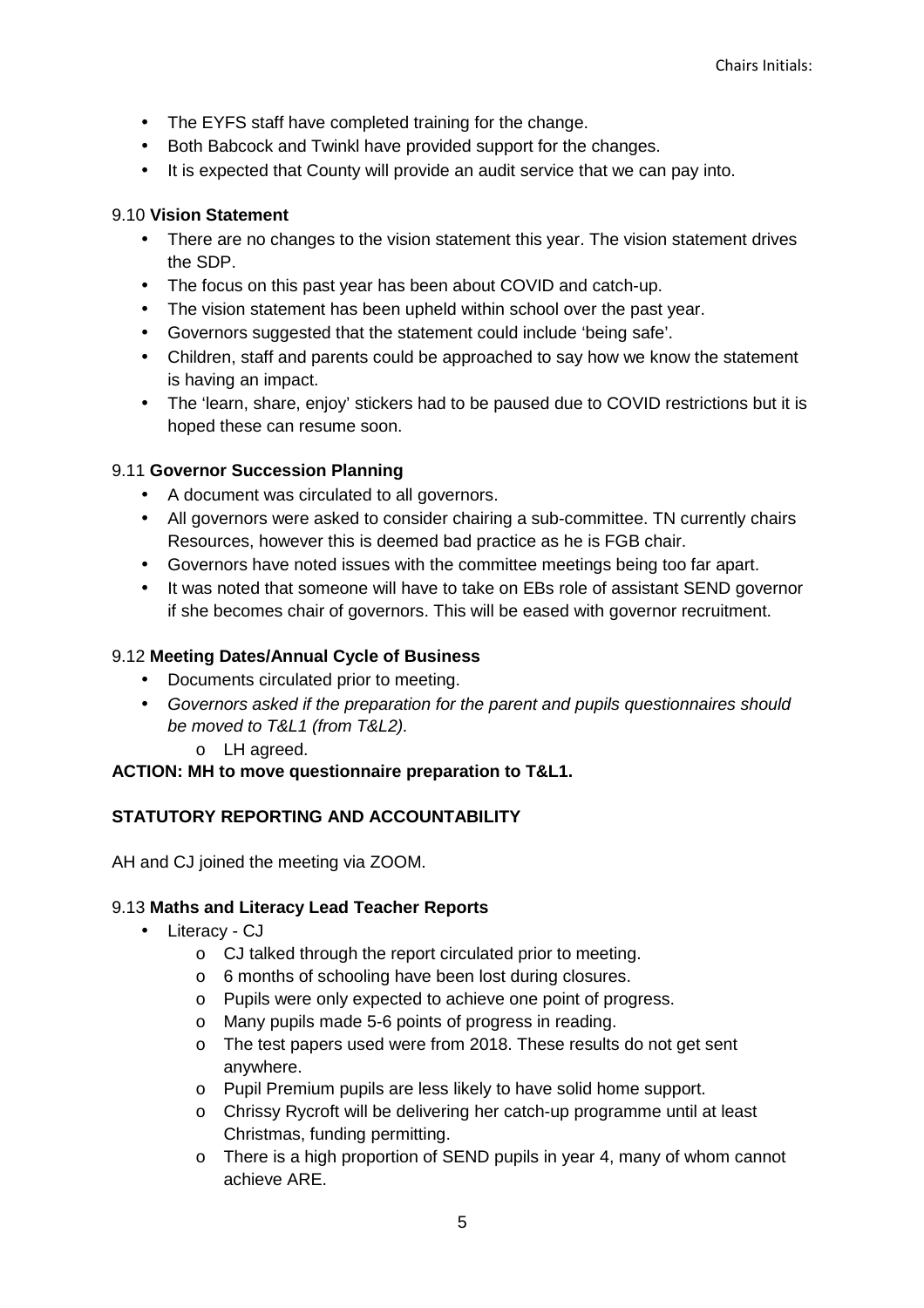- o CJ has writing plans in place for September. There is a new focus on vocabulary.
- o Governors noted there is a lot to celebrate and this report gave a clear comparison.
- o Governors asked CJ what worries him and what the next steps are.
	- CJ explained how his worries include:
		- The high number of SEND pupils and the lack of support for the middling and just below middling pupils.
		- Pupil mental health. Although this is being worked on across the school.
		- Potential future lockdowns.
		- Potential slippage over the summer holidays.
- o Governors thanked CJ for both his work and attendance.

CJ left the meeting.

- Maths AH
	- o AH talked through report circulated prior to meeting.
	- o The impact of the teaching is being seen in the results.
	- o There are still gaps that need plugging and some children struggle with maths anyway.
	- o Parents were least confident about teaching maths at home during the closures.
	- o Governors asked AH if she felt confident that the intervention programmes for both the SEND and Pupil Premium pupils were effective.
		- AH explained how they are making progress and one child has already made 2 points progress.
		- The lower year groups haven't got the embedded knowledge. Mastery builds upon a solid foundation of understanding.
	- o Governors thanked AH for both her work and attendance.

AH left the meeting.

# 9.14 **Headteacher's Report**

- Report circulated prior to meeting.
- Since publishing the report, there is a staff member who is having an operation over the summer holidays. It is hoped they will be well enough to return to work as usual in September.
- Governors asked who carried out the quality of teaching observations.
	- o LH explained how teachers have filmed lessons and sharing this with other teachers to analyse.
	- o It is hoped that visits to other schools can be restarted with the lifting of COVID restrictions.
- Governors asked about the current TA maternity cover vacancy.
	- o LH explained how despite extending the deadline, there was still only one applicant for the maternity TA cover.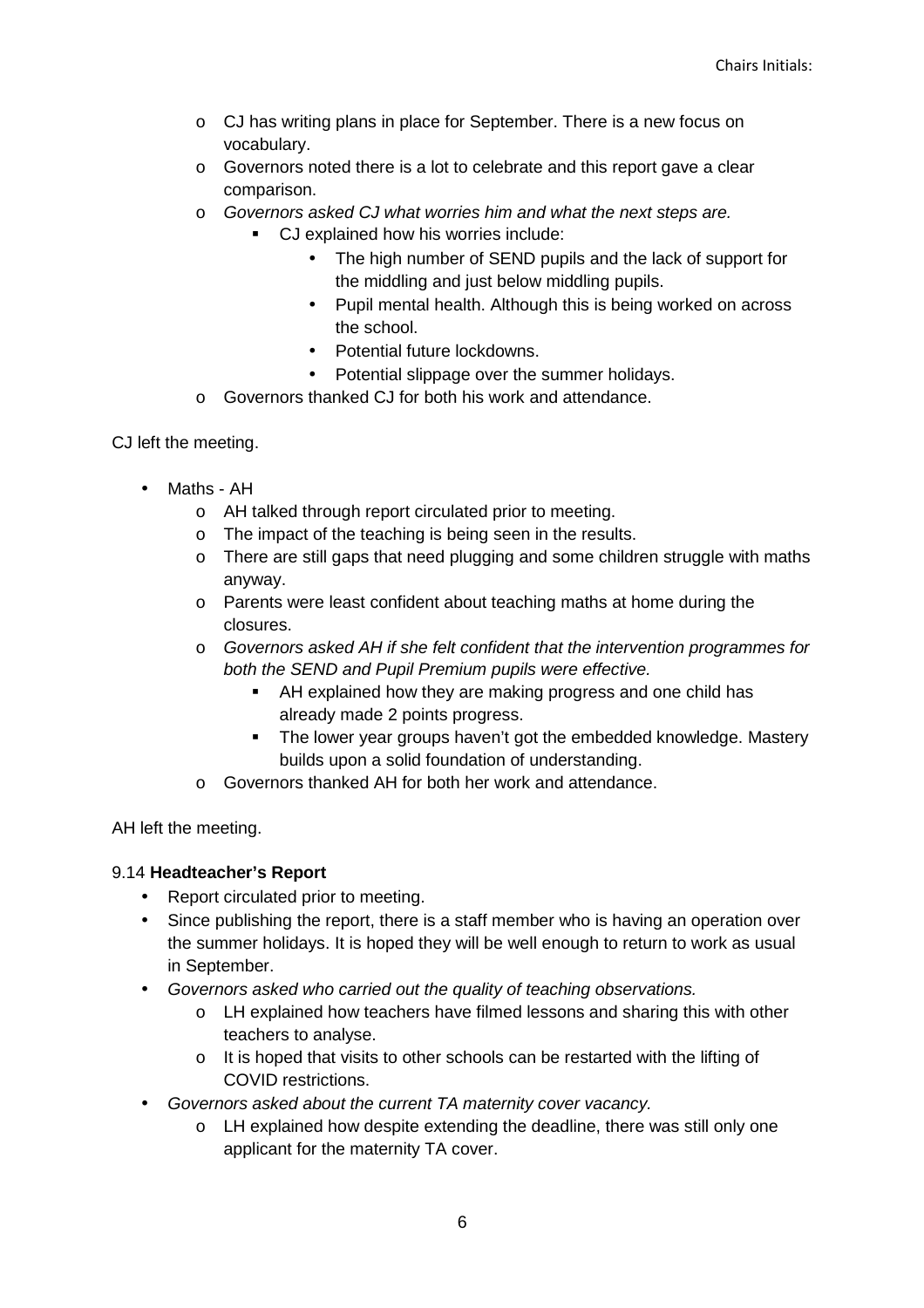- o There were 17 pages of advertisements on the Devon Jobs website for TAs required in Devon. It is believed that too much is being asked of school staff.
- o Governors asked if we could review previous applicants.
	- LH explained how this is a different role, there were very few applicants and it was back in February.
- o Governors asked what qualifications were needed for this post.
	- LH explained how a good level of maths and literacy is essential. The other areas are desirable.
- o Governors asked if this could be set up as an apprenticeship.
	- LH explained how she was not sure about this. It is hoped the situation will ease with the ending of the governments' furlough scheme.
- Governors asked what will happen if the catch-up funding does not continue.
	- o LH explained how everyone will be in the same situation. Assuming there are no further school closures, most pupils are expected to catch-up.
- Governors asked whether the school could provide recorded catch-up sessions/online material for use at home.
	- o LH explained how there is already a lot available online, including: Oak Academy provide good quality online lesson content; educational TV programmes (eg. Numberblocks); and BBC Bitezise.
	- o It was agreed that parents will be provided with links to online material appropriate for their child, in order to aid catch-up over the summer.

# 9.15 **Safeguarding**

• Nothing further to report.

# 9.16 **SEND**

• Nothing further to report.

## 9.17 **School Website**

- Governors have reviewed the school website. It all appears compliant.
- It was stated how part of the RSHE policy requires there to be a statement on the website regarding a parents right to withdraw their child from the RSHE lessons.
- Governors discussed how the website is difficult to access via iPhone. It was stated that we are tied into a contract and changing over to a different contract would be a long and difficult process.
	- o Governors asked when this contract ends.
		- **EXECUTE:** LH explained how she does not know but will find out.

# **ACTION: 1. LH to ensure there is a statement on the school website regarding parents right to withdraw child.**

## **2. LH to research when school website contract ends.**

# 9.18 **Schools Progress**

- It has been a highly unusual year.
- The pupil progress results were better than expected.
- The Spring school closure was approached well by all staff. All staff have pitched in and done their bit.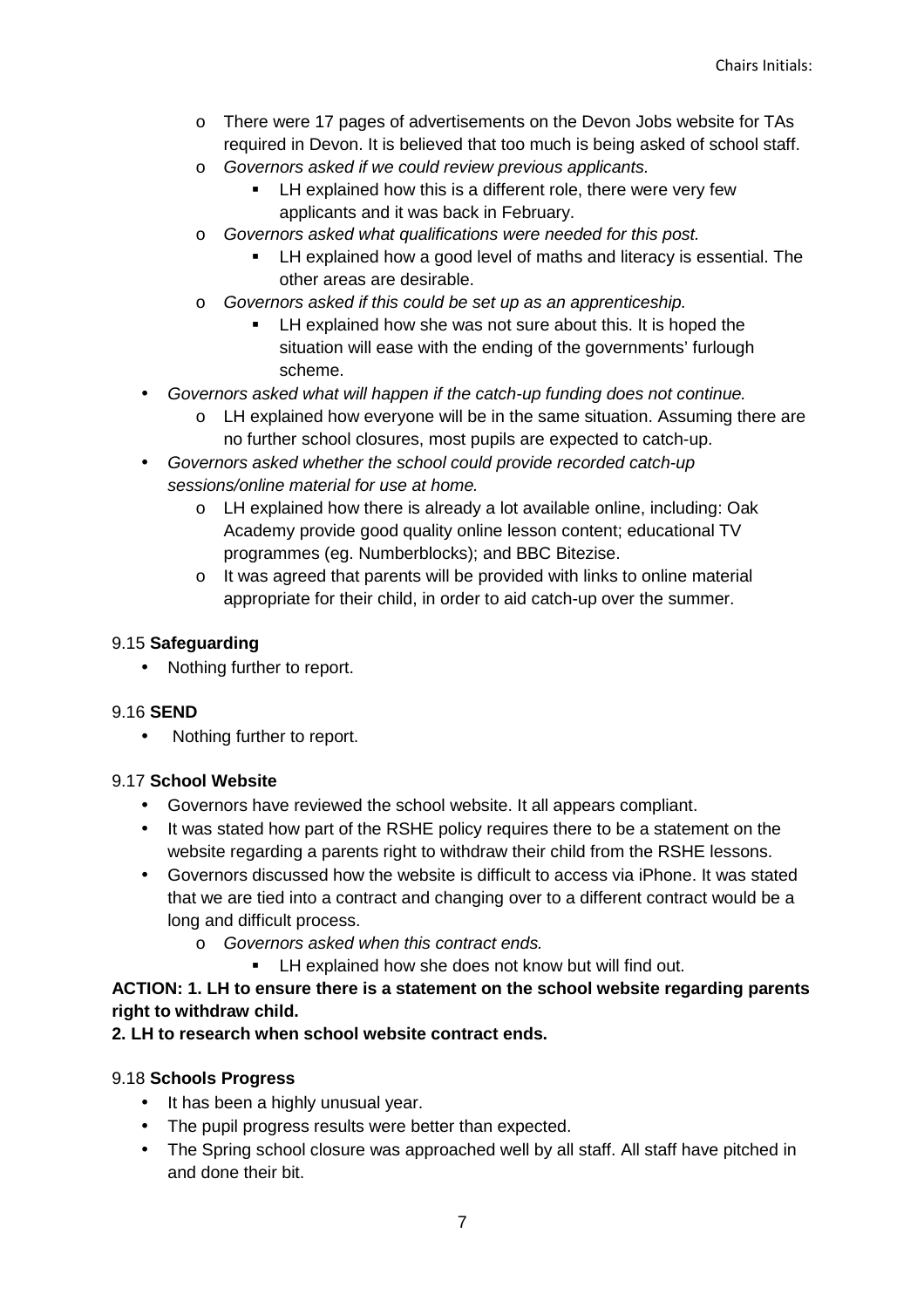- Teachers found it particularly challenging to teach virtually alongside children in the classroom, at the same time.
- Governors asked AF (staff governor/teacher) how she has found this year.
	- $\circ$  AF explained how the support has been good, but that teaching remotely was a strain. It has not all been bad.
- Governors passed their thanks on to all staff for their continued hard work during this period.

# 9.19 **Training and Impact**

- EB has completed Safeguarding Level 3.
	- o There was a big focus on pupil mental health and wellbeing.
	- o Governors were recommended to challenge staff and volunteers about how well they know the code of conduct.
	- o It was recommended to ask 'probing questions'. For example, instead of asking 'do you feel safe?' ask 'who don't you feel safe talking to?'.
	- o The idea of making better use of play times was suggested. For example, setting up games.
	- o It was suggested we consider additional mental health support for our SENDCo. This does not have to be a trained counsellor, but someone with at least Level 3 Safeguarding.
	- o The Brook Traffic Light tool could be shared with parents, in order to help support their own children. It was agreed that this was a good idea.
- KT attended the Governance Briefing.
	- o Report circulated prior to meeting.
	- o KT offered to attend all Governance Briefings on the FGBs behalf. Governors agreed.
- KT and MB are attending Ofsted training tomorrow.

## **ACTION: 1. LH to share the Brook Traffic Light tool with parents.**

## **2. MH to book KT onto Safeguarding Level 3 refresher in the Autumn term.**

## 9.20 **Policies and Procedures**

## 9.20.1 **Attendance Policy**

• This policy has been reviewed by staff.

## 9.20.2 **Assessment Policy**

- This policy has been reviewed by staff.
- The next review date needs changing to read "June 2022".

## 9.20.3 **Asset Management Plan**

• Carried forward.

## 9.20.4 **Health and Safety Policy**

- See item 9.6.2.
- Carried forward.

## 9.20.5 **RSHE Policy**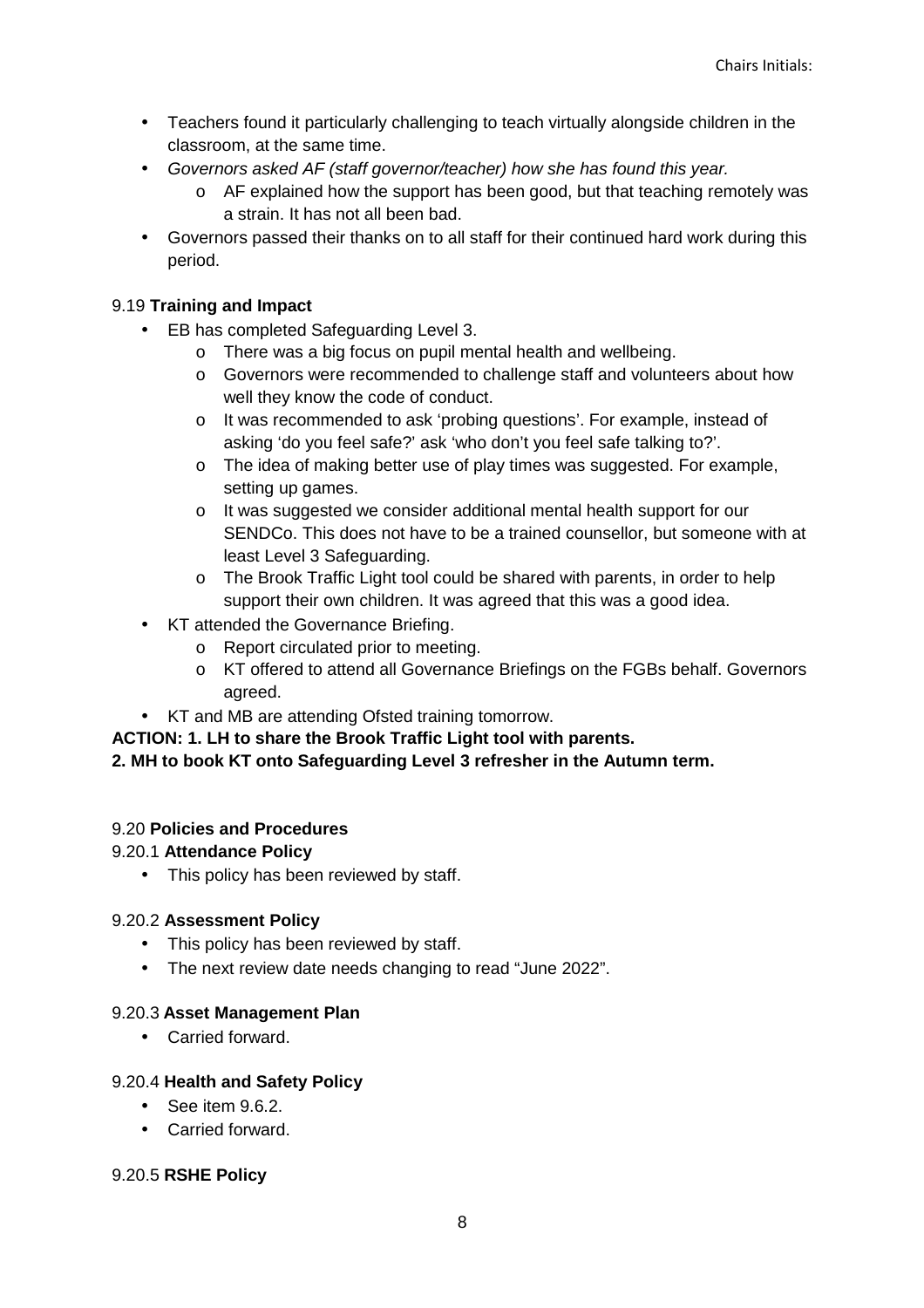- This policy is still in development.
- Carried forward.

# 9.20.6 **Adoption Policy**

- This policy is new to our school.
- This comes from a County model.

# 9.20.1 **Attendance Policy;** 9.20.2 **Assessment Policy**; 9.20.6 **Adoption Policy**

• Proposed by MB. Seconded by EB. Agreed by ALL.

# **ACTION: LH to update review date on Assessment Policy.**

# **COMMUNITIES AND COMMUNICATION**

# 9.21 **Planning Application**

- The FGB objection did not mention the proximity of the proposed site to the SSSI due to it being irrelevant to the school.
- There are currently 100 objections and 27 objections showing on the planning portal. The governing boards response is not showing yet. A governor was informed that there is a 10 day processing time due to a high volume of responses.
- It is anticipated that this application will be rejected.
- There was no representative from the governing board present at the parish council meeting regarding this application. This was noticed by the Parish Council.
	- $\circ$  Governors noted how there was no formal invitation to this meeting received and previous attempts to create a link with the parish council were ignored.
- Governors agreed that it was not appropriate for governors to put a statement in the school newsletter regarding their response.
- Some governors have also put in personal objections to this application.

## 9.22 **Bow Times**

- LH to draft an update from the governors.
- The unconfirmed minutes are circulated to all staff.

## 9.23 **Website**

• Attendance Policy.

## AOB1 **AJ Final Meeting**

- Governors thanked AJ for her hard work during her time with the governing board, both as chair and a governor.
- Governors presented AJ with a plant.

# AOB2 **LH Resignation**

- LH has tendered her resignation, she is to leave Bow Community Primary School at the end of the Spring term.
- Governors all stated how LH will be missed.
- There will be a timescale for headteacher recruitment ready for September. We need to have appointed by the end of the autumn term.